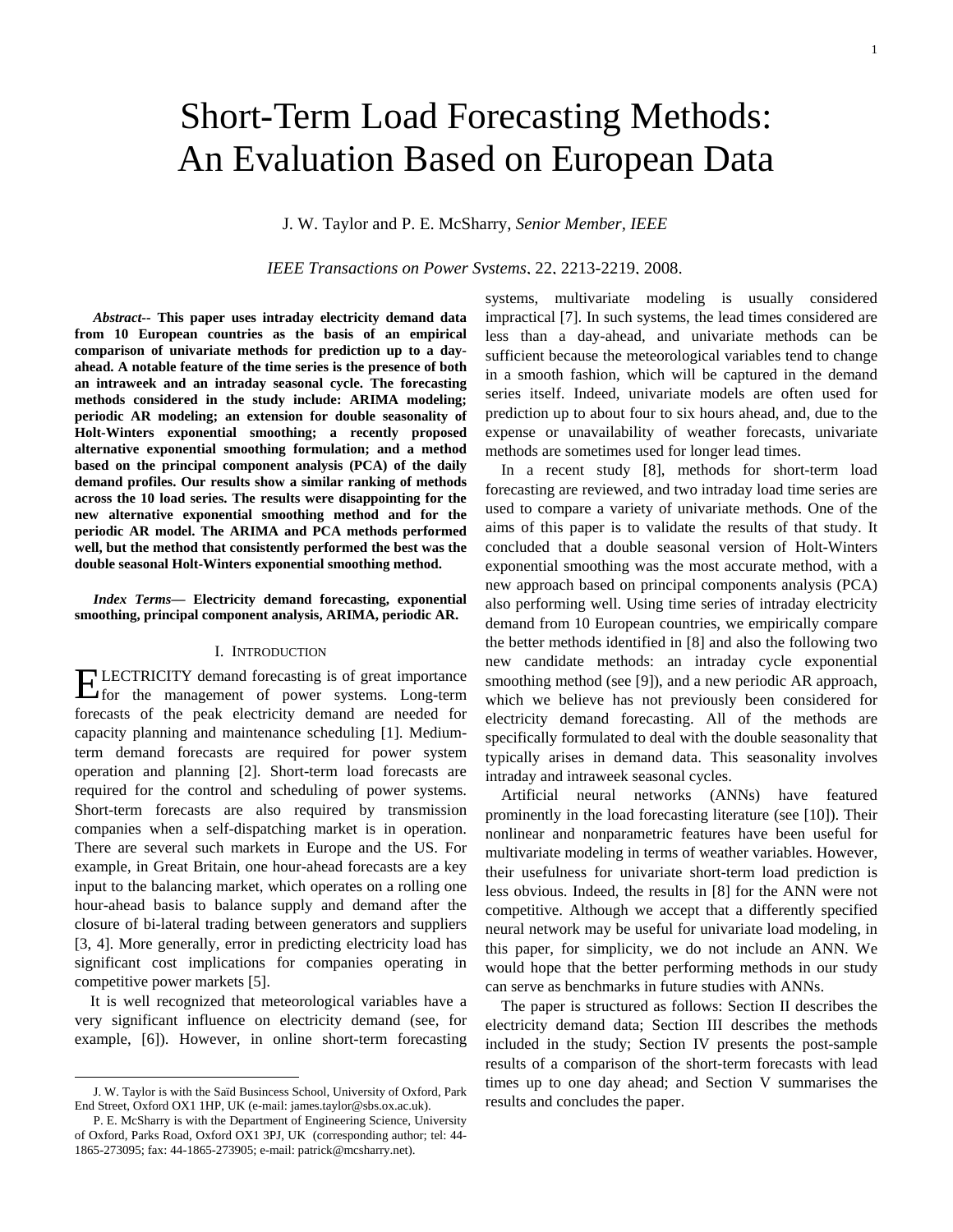## II. THE 10 EUROPEAN ELECTRICITY DEMAND SERIES

Our dataset consisted of intraday electricity demand from 10 European countries for the 30 week period from Sunday 3 April 2005 to Saturday 29 October 2005. We obtained halfhourly data for six of the countries, and hourly data for the remaining four. The first 20 weeks of each series were used to estimate parameters and the remaining 10 weeks to evaluate post-sample accuracy of forecasts up to 24 hours ahead. For the half-hourly series, this implies 6,720 observations for estimation and 3,360 for evaluation. For the hourly series, 3,360 observations were used for estimation and 1,680 for evaluation. We represent the lengths of the intraday and intraweek cycles as  $s_1$  and  $s_2$ , respectively. For the half-hourly demand series,  $s_1 = 48$  and  $s_2 = 336$ , and for the hourly series  $s_1 = 24$  and  $s_2 = 168$ .

Electricity demand on "special days", such as bank holidays, is very different to normal days and can give rise to problems with online forecasting systems. In practice, interactive facilities tend to be used for special days, which allow operator experience to supplement or override the standard forecasting system. In our study, we smoothed out these unusual observations by taking averages of observations from the corresponding period in the two adjacent weeks.

TABLE I MEAN LOAD AND POPULATION FOR THE 10 COUNTRIES.

|               | Mean load<br>(GW) | Population<br>(million) | Mean load (W)<br>per capita |
|---------------|-------------------|-------------------------|-----------------------------|
| Half-Hourly   |                   |                         |                             |
| Belgium       | 9.4               | 10.4                    | 906                         |
| Finland       | 8.3               | 5.2                     | 1,588                       |
| France        | 47.8              | 60.9                    | 786                         |
| Great Britain | 36.0              | 58.9                    | 611                         |
| Ireland       | 2.9               | 4.1                     | 711                         |
| Portugal      | 5.2               | 10.6                    | 492                         |
| Hourly        |                   |                         |                             |
| Italy         | 32.7              | 58.1                    | 563                         |
| Norway        | 12.0              | 4.6                     | 2,599                       |
| Spain         | 25.5              | 40.4                    | 630                         |
| Sweden        | 14.5              | 9.0                     | 1,608                       |

Table I lists the 10 countries along with the mean electricity demand for the 30 week period and, in order to give a feel for the size of the countries, we also list their respective populations. For illustrative purposes, in Fig. 1, we plot the time series for France, Finland and Ireland. The decrease in French demand during August is due to the summer vacation. The Irish series maintains a relatively constant level throughout the 30 week period. By contrast, the Finnish data shows a temporary level shift in the first half of the series. This was due to inactivity in the paper industry, which was caused by a large conflict in contract negotiations between the workers and employers.



Fig. 1. Half-hourly electricity demand in France, Finland and Ireland from Sunday, 3 April 2005 to Saturday, 29 October 2005.

Fig. 2 shows the French series for the fortnight in the middle of the 30 week period. This graph shows a within-day seasonal cycle of duration  $s_1$ =48 periods and a within-week seasonal cycle of duration  $s_2$ =336 periods. The weekdays show similar patterns of demand, whereas Saturday and Sunday have different levels and profiles. The intraweek and intraday features in Fig. 2 are typical of those in all 10 series. Demand (MW)



Fig. 2. Half-hourly electricity demand in France from Sunday, 10 June 2005 to Saturday, 23 June 2005.

#### III. FORECASTING METHODS

## *A. Simplistic Benchmark Methods*

We implemented two naïve benchmark methods. The first was a seasonal version of the random walk, which takes as a forecast the observed value for the corresponding period in the most recent occurrence of the seasonal cycle. With two seasonal cycles, it seems sensible to focus on the longer cycle, so that the prediction is constructed simply as the observed value for the corresponding period in the previous week. The forecast function is written as  $\hat{y}_t(k) = y_{t+k-s_2}$ , where  $y_t$  is the demand in period *t*, and *k* is the forecast lead time ( $k \leq s_2$ ). The second simplistic benchmark that we used was the simple average of the corresponding observations in each of the previous four weeks. For this method, the forecast function is

$$
\hat{y}_t(k) = \left( y_{t+k-s_2} + y_{t+k-2s_2} + y_{t+k-3s_2} + y_{t+k-4s_2} \right) / 4.
$$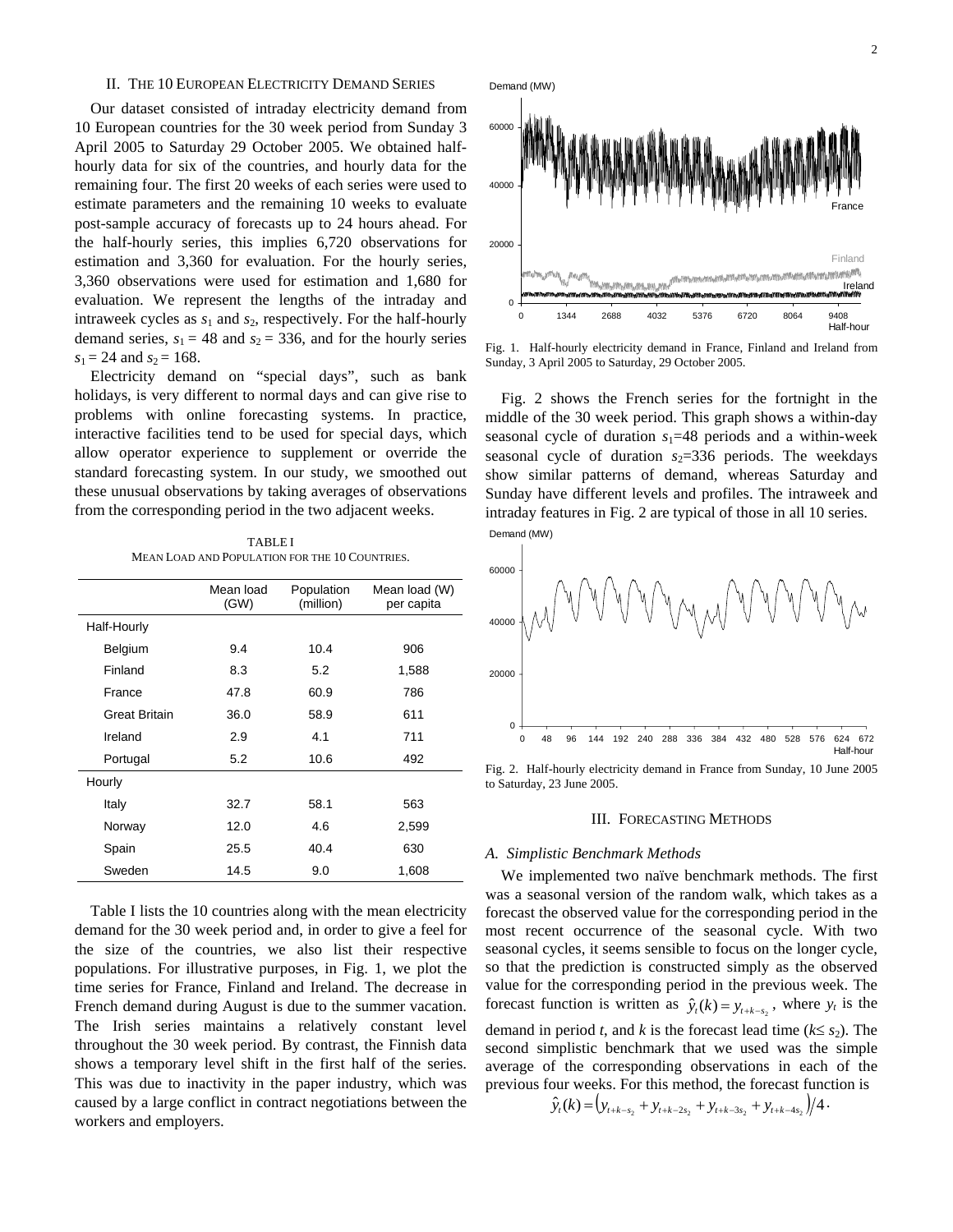## *B. Seasonal ARMA Modeling*

Double seasonal ARMA models are often used as benchmarks in load forecasting studies (e.g. [1], [8], [11], [12]). For each of the 10 load series, we followed the Box-Jenkins methodology to identify the most suitable model based on the estimation sample of 20 weeks. We considered differencing, but the resultant models had weaker diagnostics than models fitted with no differencing. The multiplicative double seasonal ARMA model (see [13], p. 333) can be written as

 $\phi_p(L) \Phi_{P_1}(L^{s_1}) \Omega_{P_2}(L^{s_2}) (y_t - c) = \theta_q(L) \Theta_{Q_1}(L^{s_1}) \Psi_{Q_2}(L^{s_2}) \varepsilon_q$ where *c* is a constant term; *L* is the lag operator;  $\varepsilon_t$  is a white noise error term;  $\phi_p$ ,  $\Phi_{P_1}$ ,  $\Omega_{P_2}$ ,  $\theta_q$ ,  $\Theta_{Q_1}$  and  $\Psi_{Q_2}$  are polynomial functions of orders  $p$ ,  $P_1$ ,  $P_2$ ,  $q$ ,  $Q_1$  and  $Q_2$ , respectively. The model can be expressed as  $ARMA(p,q)\times (P_1,Q_1)_{s_1}\times (P_2,Q_2)_{s_2}$ .

We estimated the models using maximum likelihood with the likelihood function based on the standard Gaussian assumption. We considered lag polynomials up to order three. This choice was made arbitrarily, but it is consistent with other load forecasting studies, and it was supported by experimentation with several of the series. We based model selection on the Schwarz Bayesian Criterion, with the requirement that all parameters were significant (at the 5% level).

## *C. Periodic AR Models*

In intraday electricity demand time series, the intraday seasonal cycle is usually reasonably similar for the five weekdays, but quite different for the weekends. This implies that the autocorrelation at a lag of one day is time-varying across the days of the week. Such time-variation cannot be captured in the seasonal ARMA model described in the previous section. A class of models that can capture this feature is periodic ARMA models. In these models, the parameters are allowed to change with the seasons [14]. Such models have been shown to be useful for modelling economic data (e.g. [15]). In the electricity context, periodic models have been considered with some success in studies investigating methods for forecasting intraday net imbalance volume [4] and daily electricity spot prices [16].

To assess the potential for periodic ARMA models, we examined whether the autocorrelation at a specified lag exhibited variation across the periods of the day or the week. For example, for the half-hourly French series, Fig. 3 shows how the autocorrelation at lag  $s_1=48$  varies across the  $s_2=336$ half-hours of the week. The first period of the x-axis corresponds to the first period on a Sunday. The autocorrelation values were calculated from just the 20-week in-sample period. Although the sample size is not sufficiently large to conclude with confidence, the variation in the autocorrelation in this plot, and in similar graphs for the other series, suggested to us that there was some appeal in estimating periodic ARMA models for our data.

Studies have shown that periodic MA terms are unnecessary (see [14], p. 28), and so for simplicity, in our work, we considered only periodic AR models. More specifically, we estimated models with periodicity in the coefficient of AR terms of lag  $s<sub>1</sub>$ . The formulation for this method is presented in the following expressions:

$$
(1-\phi_{1}L)(1-\phi_{_{S_{1}}}(t)L^{_{S_{1}}})(1-\phi_{_{S_{2}}}L^{_{S_{2}}})(y_{_{t}}-c)=\varepsilon_{_{t}}
$$

where

$$
\phi_{s_1}(t) = \omega + \sum_{i=1}^{4} \left( \frac{\lambda_i \sin(2i\pi \frac{d(t)}{s_1}) + v_i \cos(2i\pi \frac{d(t)}{s_1})}{1 + \kappa_i \sin(2i\pi \frac{w(t)}{s_2}) + v_i \cos(2i\pi \frac{w(t)}{s_2})} \right)
$$

 $d(t)$  and  $w(t)$  are repeating step functions that number the periods within each day and week, respectively. For example, for the half-hourly series, *d*(*t*) counts from 1 to 48 within each day, and  $w(t)$  counts from 1 to 336 within each week.  $\omega$ ,  $\lambda_i$ ,  $v_i$ ,  $\kappa_i$ ,  $v_i$ ,  $\phi_1$  and  $\phi_s$  are constant parameters. The periodic parameter,  $\phi_{\varepsilon}(t)$ , uses a similar flexible fast Fourier form to that employed in an analysis of the volatility in intraday financial returns [17]. For simplicity, we arbitrarily chose to sum from  $i=1$  to 4 for all 10 series. The parameters were estimated using maximum likelihood.



Fig. 3. For the in-sample period of the France series, lag 48 autocorrelation estimated separately for each period of the week.

## *D. Double Seasonal Holt-Winters Exponential Smoothing*

Exponential smoothing has found widespread use in automated applications, such as inventory control. The seasonal Holt-Winters method has been adapted in order to accommodate the two seasonal cycles in electricity demand series [18]. This involves the introduction of an additional seasonal index and an extra smoothing equation for the new seasonal index. The multiplicative formulation for the double seasonal Holt-Winters method is given in the following expressions:

$$
l_{t} = \alpha \left( y_{t} / (d_{t-s_{1}} w_{t-s_{2}}) \right) + (1 - \alpha) l_{t-1}
$$
 (1)

$$
d_{t} = \delta(y_{t}/(l_{t} w_{t-s_{2}})) + (1-\delta)d_{t-s_{1}} \tag{2}
$$

$$
w_t = \omega (y_t / (l_t d_{t-s_1})) + (1 - \omega) w_{t-s_2}
$$
 (3)

$$
\hat{y}_t(k) = l_t d_{t-s_1+k} w_{t-s_2+k} + \phi^k \left( y_t - \left( l_{t-1} d_{t-s_1} w_{t-s_2} \right) \right)
$$
(4)

where  $l_t$  is the smoothed level;  $d_t$  and  $w_t$  are the seasonal indices for the intraday and intraweek seasonal cycles, respectively;  $\alpha$ ,  $\delta$  and  $\omega$  are the smoothing parameters; and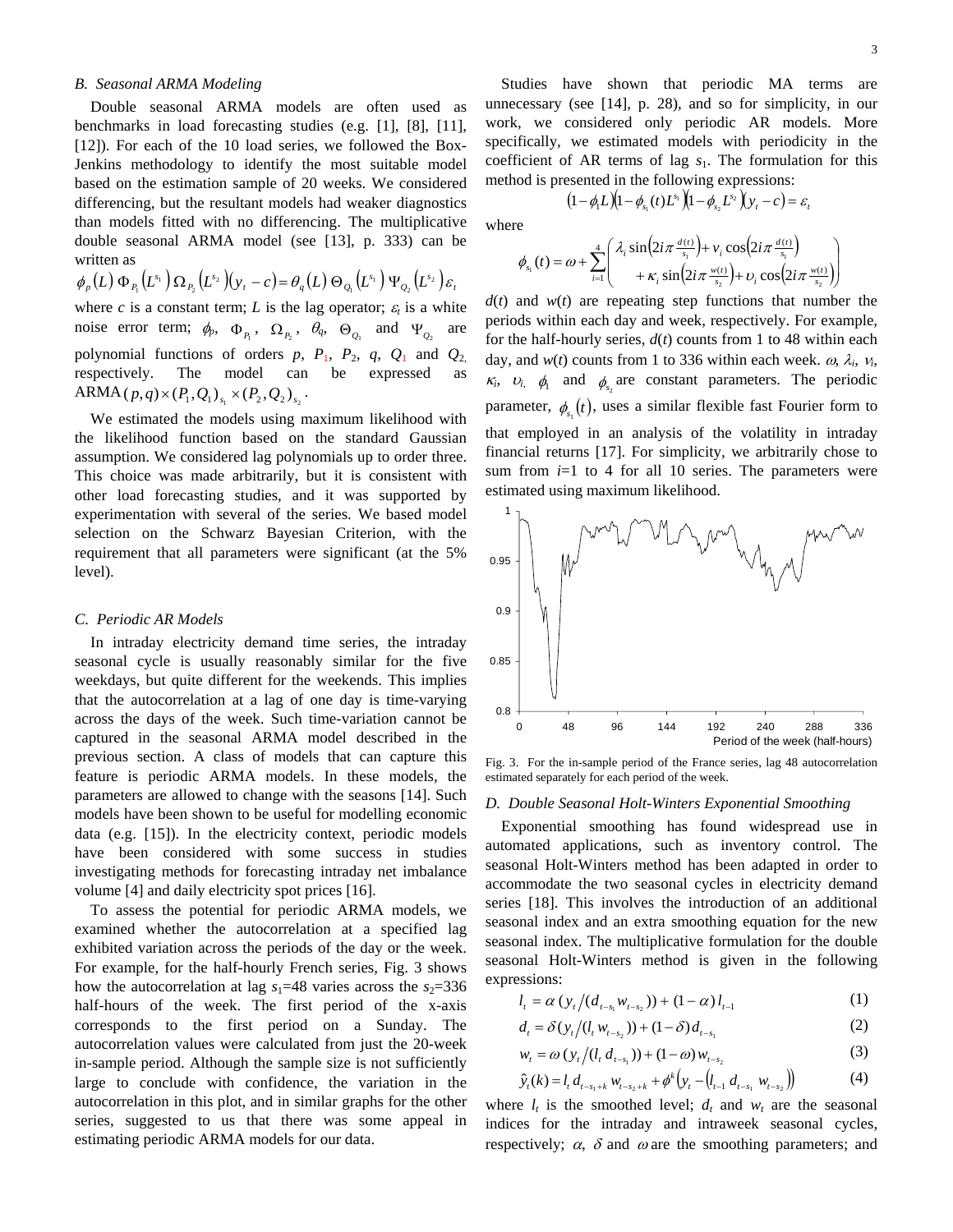$\hat{y}_i(k)$  is the *k* step-ahead forecast made from forecast origin *t* (where  $k \leq s_1$ ). The term involving the parameter  $\phi$ , in the forecast function (4), is a simple adjustment for first-order autocorrelation. A trend term was included in the original formulation, but we found it not to be of use for our 10 series.

An important point to note regarding the double seasonal Holt-Winters exponential smoothing approach is that, by contrast with ARIMA modeling and the majority of other approaches to short-term demand forecasting, there is no model specification required. This gives the method strong appeal in terms of simplicity and robustness.

The initial smoothed values for the level and seasonal components are estimated by averaging the early observations. The parameters are estimated in a single procedure by minimizing the sum of squared one step-ahead in-sample errors. We constrained the parameters to lie between zero and one. The resultant parameters for the 10 load series are presented in Table II. For many of the series, the value of  $\phi$  is very high and the value of  $\alpha$  is very low indicating that the adjustment for first-order autocorrelation has, to a large degree, made redundant the smoothing equation for the level. It is also interesting to note that, for a given series, the values are similar for the two smoothing parameters,  $\delta$  and  $\omega$ , for the seasonal indices. We also implemented a version of the method with the optimized values of  $\delta$  and  $\omega$  constrained to be identical, and with  $\alpha=0$  so that the level was set as a constant value equal to the mean of the in-sample observations. This formulation delivered predictions only marginally poorer than the full method given in expressions (1) to (4). This is somewhat surprising, given that this reformulation of the method involves just two parameters.

TABLE II FOR EACH OF THE 10 LOAD SERIES, PARAMETERS OF THE HOLT-WINTERS METHOD FOR DOUBLE SEASONALITY.

|               | $\alpha$ | $\delta$ | $\omega$ | $\phi$ |
|---------------|----------|----------|----------|--------|
| Half-Hourly   |          |          |          |        |
| Belgium       | 0.043    | 0.146    | 0.175    | 0.820  |
| Finland       | 0.000    | 0.083    | 0.153    | 0.996  |
| France        | 0.004    | 0.249    | 0.231    | 0.987  |
| Great Britain | 0.002    | 0.316    | 0.168    | 0.970  |
| Ireland       | 0.009    | 0.227    | 0.153    | 0.910  |
| Portugal      | 0.094    | 0.201    | 0.210    | 0.771  |
| Hourly        |          |          |          |        |
| Italy         | 0.039    | 0.271    | 0.281    | 0.944  |
| Norway        | 0.039    | 0.126    | 0.151    | 0.863  |
| Spain         | 0.036    | 0.193    | 0.217    | 0.871  |
| Sweden        | 0.022    | 0.223    | 0.134    | 0.928  |

From a theoretical perspective, exponential smoothing methods can be considered to have a sound basis as they have been shown to be equivalent to a class of state space models [19]. The double seasonal Holt-Winters formulation of expressions (1) to (4) can be expressed as a single source of error state-space model. This model can be used as the basis for producing prediction intervals. The motivation that led us to consider periodic AR models prompted us to also consider periodicity in the parameters of the double seasonal Holt-Winters method. Disappointingly, this did not lead to improved accuracy, and so for simplicity we do not report these further results in Section IV. The issue of periodicity is addressed in the next section in an alternative exponential smoothing formulation that has recently been proposed.

# *E. Intraday Cycle Exponential Smoothing Model for Double Seasonality*

A feature of the double seasonal Holt-Winters method is that it assumes the same intraday cycle for all days of the week, and that updates to the smoothed intraday cycle are made at the same rate for each day of the week. An alternative form of exponential smoothing for double seasonality is presented by Gould et al. in [9]. It allows the intraday cycle for the different days to be represented by different seasonal components. In addition, it allows the different seasonal components to be updated at different rates by using different smoothing parameters.

Our implementation of the method of Gould et al. involves the seasonality being viewed as consisting of the same intraday cycle for the five weekdays and a distinct intraday cycle for Saturday and another for Sunday. The days of the week are thus divided into three types: weekdays, Saturdays and Sundays. By contrast with double seasonal Holt-Winters, there is no representation in the formulation for the intraweek seasonal cycle. Due to its focus on intraday cycles, we term this method 'intraday cycle exponential smoothing'. For any period *t*, the latest estimated values of the three distinct intraday cycles are given as  $c_{1t}$ ,  $c_{2t}$  and  $c_{3t}$ , respectively. The formulation requires three corresponding dummy variables,  $x_{1t}$ ,  $x_{2t}$  and  $x_{3t}$ , defined as follows:

$$
x_{ji} = \begin{cases} 1 & \text{if time period } t \text{ occurs in a day of type } j \\ 0 & \text{otherwise} \end{cases}
$$

Gould et al. present their approach in the form of a state space model, and we follow this convention in our presentation of the model in expressions (5) to (7):

$$
y_{t} = l_{t-1} + \sum_{i=1}^{3} x_{it} c_{i,t-s_{i}} + \varepsilon_{t}
$$
 (5)

 $l_t = l_{t-1} + \alpha \varepsilon_t$ (6)

$$
c_{it} = c_{i,t-s_i} + \left(\sum_{j=1}^{3} \gamma_{ij} x_{jt}\right) \varepsilon_t \qquad (i = 1, 2, 3)
$$
 (7)

where  $l_t$  is the smoothed level;  $\varepsilon_t$  is an error term; and  $\alpha$  and the  $\gamma_{ii}$  are the smoothing parameters. (Expressions (6) and (7) can easily be rewritten as recursive expressions, which is the more widely used form for exponential smoothing methods.) As with the double seasonal Holt-Winters method, we estimated the initial smoothed values for the level and seasonal components by averaging the early observations. The parameters were estimated in a single procedure by minimizing the sum of squared one step-ahead in-sample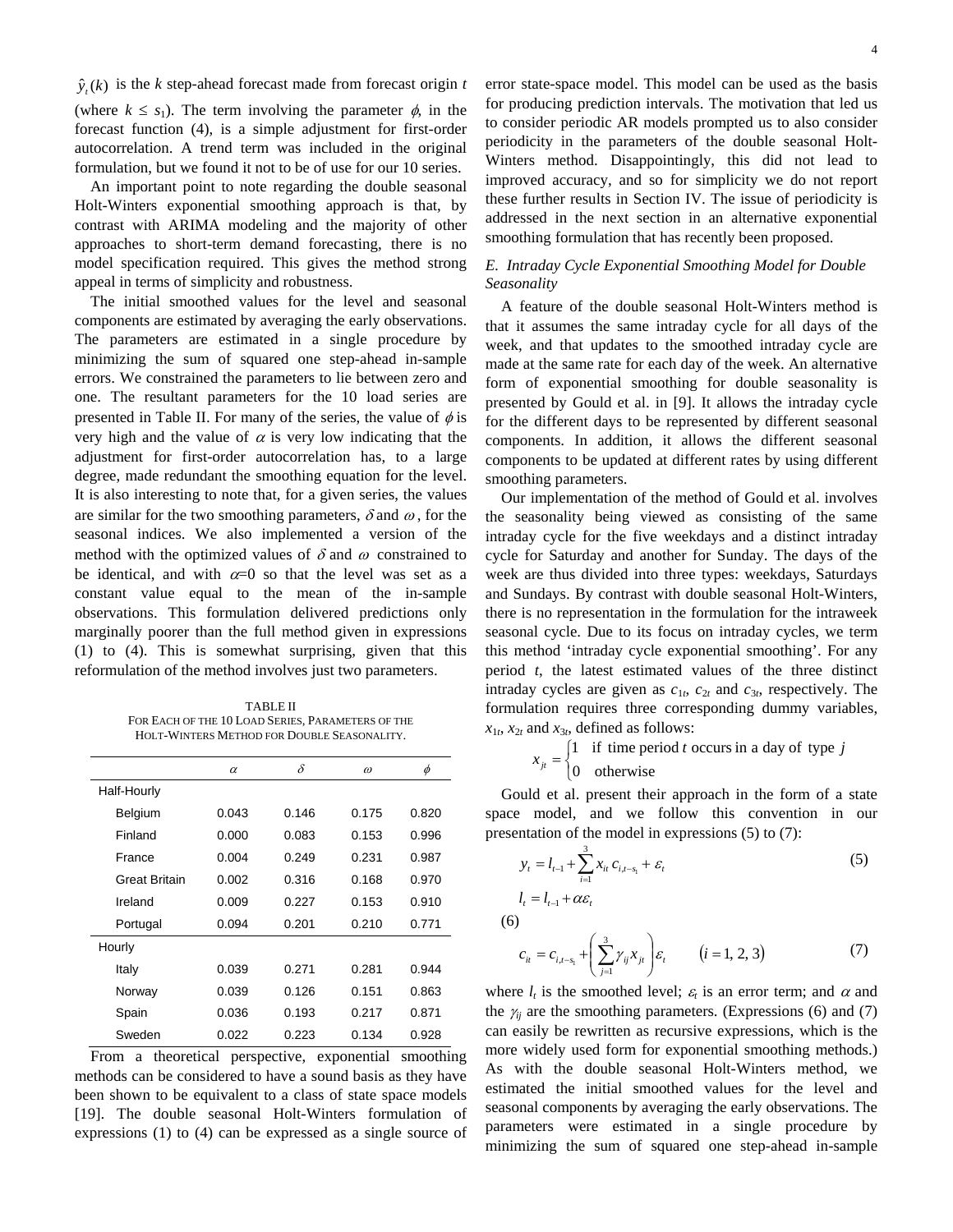errors. All parameters were constrained to lie between zero and one.

The  $\gamma_{ii}$  can be viewed as a 3×3 matrix of parameters that enables the three types of intraday cycle to be updated at different rates. It also enables intraday cycle of type *i* to be updated even when the current period is not in a day of type *i*.

Several restrictions have been proposed for the matrix of  $\gamma_{ij}$ parameters (see [9]). We included in our empirical study two forms of the method; one involved estimation of the matrix of  $\gamma_{ii}$  parameters with the only restriction being that the parameters lie between zero and one, and the other involved the additional restrictions of common diagonal elements and common off-diagonal elements. Gould et al. note that these additional restrictions lead to the method being identical to the double seasonal Holt-Winters method of expressions (1) to (4), provided seven distinct intraday cycles are used, instead of three, as in our study. In our discussion of the post-sample forecasting results in Section IV, we refer to this second form of the model as the restricted form.

We found that the results were substantially improved with the inclusion of the adjustment for first-order autocorrelation that was used in expression (4) of the double seasonal Holt-Winters method. In Section IV, we report only the results for this improved form of the intraday cycle method.

# *F. A PCA-Based Method*

PCA provides a means of reducing the dimension of a multivariate data set to a smaller set of orthogonal variables. These new variables are linear combinations of the original variables. They are uncorrelated and explain most of the variation in the data, and, for this reason, they are commonly refereed to as principal components. A method based on PCA has recently been proposed for short-term load forecasting [8]. The method aims to capture the intraday variation in electricity demand, and it can be viewed as a development of the approach where a separate model is built for each of the  $s_1$ periods of the day (see, for example, [20]). The method exploits the similarity between intraday observations in order to reduce the number of models to be considered. Note that this approach could easily be extended to the multivariate case, if weather related variables were available.

In this section, we present only an overview of the method, as details are provided in [8]. The method proceeds by arranging the observations as an  $(n_d \times s_1)$  matrix, *Y*, where  $n_d$  is the number of days in the estimation sample. Each column contains observations for a particular intraday period. PCA is applied to the columns of *Y* to deliver components that are columns of a new  $(n_d \times s_1)$  matrix. For each component, a regression model is built using day of the week dummies and quadratic trend terms. The models are then used to deliver a day-ahead forecast for each component. Load predictions are created by projecting forecasts of the components back onto the *Y* space. The method is refined, and speeded up, by focusing attention on just the *principal* components. Crossvalidation is used to optimise two parameters: the number of principal components and the length of the training period used in the PCA. In our study, the cross-validation employed the first half of the 20 week in-sample period for estimation and the second half for evaluation. We set, as optimal parameters, those delivering the minimum sum of squared one step-ahead forecast errors for the training data.

The errors resulting from this method exhibit serial correlation. As for the Holt-Winters exponential smoothing method, the method benefits by the addition of an AR model of the error process. It is worth noting that in [20] an error model was also employed in order to correct for serial correlation resulting from the use of separate models for each hour of the day. Let  $E_t(k)$  be the prediction error associated with a *k* step-ahead forecast made from origin *t*. The errorcorrection model is of the following form:

$$
E_{t}(k) = \alpha_{0}(k) + \alpha_{1}(k)E_{t-s_{1}}(k) + \alpha_{2}(k)E_{t-1}(1)
$$

where the  $\alpha_l(k)$  are parameters estimated separately for each lead time, *k*, using LS regression applied to the estimation sample. Finally, with this model specification that now includes the error correction term above, cross-validation is used to optimise the number of principal components and the length of the training period used in the PCA. For each of our 10 load series, the optimal values are presented in Table III.

TABLE III FOR THE PCA METHOD, THE OPTIMAL NUMBER OF TRAINING WEEKS AND NUMBER OF PRINCIPAL COMPONENTS FOR THE 10 LOAD SERIES.

|    | Number of principal         |  |
|----|-----------------------------|--|
|    | components                  |  |
|    |                             |  |
| 7  | 12                          |  |
| 9  | 9                           |  |
| 4  | 9                           |  |
| 8  | 12                          |  |
| 8  | 10                          |  |
| 8  | 9                           |  |
|    |                             |  |
| 3  | 5                           |  |
| 8  | 6                           |  |
| 10 | 7                           |  |
| 8  | 6                           |  |
|    | Number of training<br>weeks |  |

## IV. POST-SAMPLE FORECASTING RESULTS

We evaluated post-sample forecasting performance from the various methods using the mean absolute percentage error (MAPE) and the mean absolute error (MAE). Having calculated the MAPE for each method at each forecast horizon, we then summarized each method's performance by averaging the MAPE across the 10 load series. For the halfhourly series, MAPE values were available for 48 half-hour lead times, while, for the hourly data, forecasts were obviously only available for 24 hourly lead times. In order to average across all the series, we focused only on the 24 hourly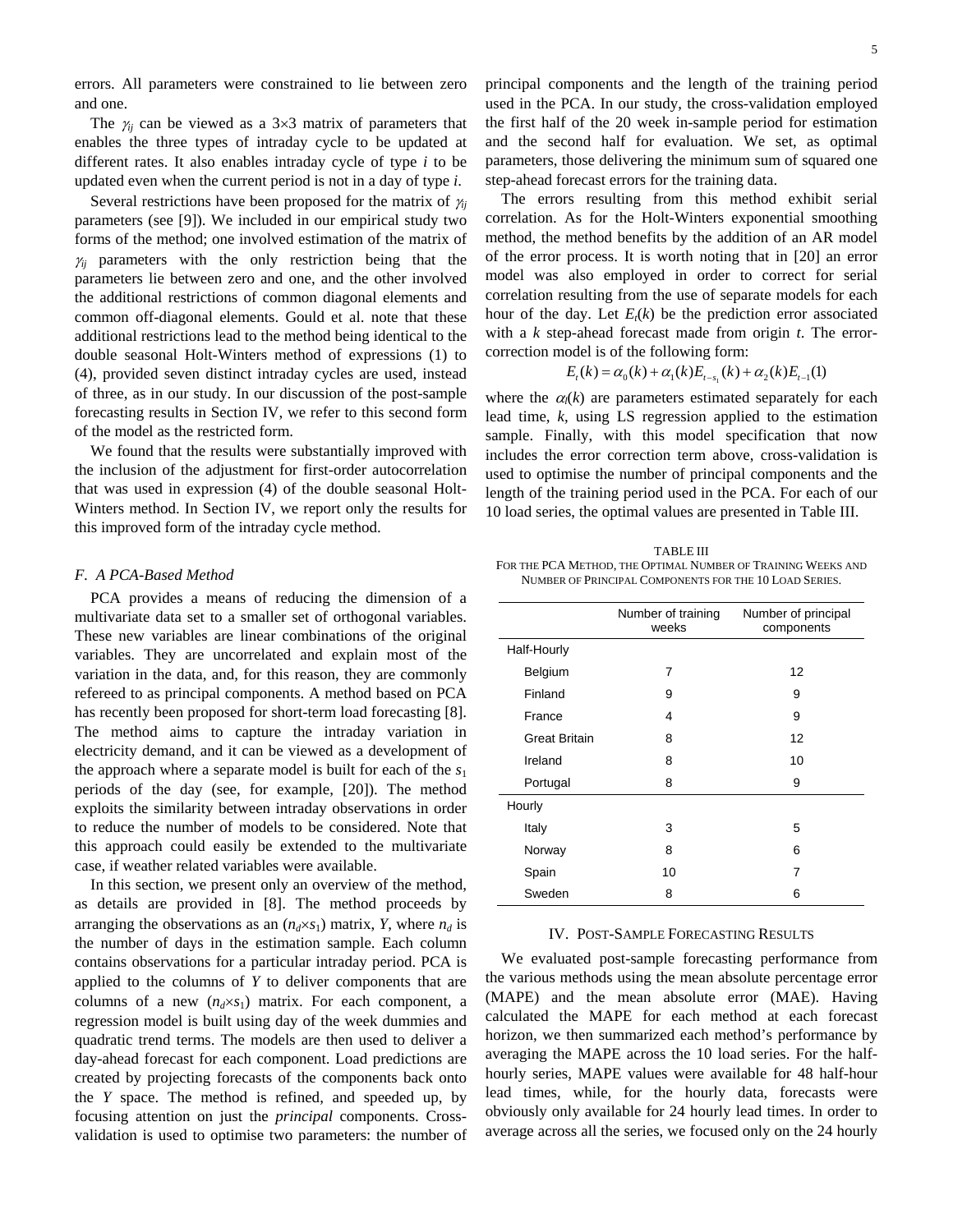lead times. The resulting Mean MAPE values are presented in Fig. 4. Averaging MAE values across the 10 series did not seem sensible because the values tended to be substantially higher for the series corresponding to higher levels of electricity demand. In view of this, for each method, we summarized the MAE performance across the 10 series by averaging, for each lead time, the ratio of the method's MAE to the MAE of the seasonal random walk benchmark method. The relative performances of the methods according to this measure were very similar to those for the Mean MAPE. In view of this, we do not plot this additional measure here. We also evaluated the methods using the root mean squared percentage error and root mean squared error, but we also do not report these results because the relative performances of the methods for these measures were very similar to those for the MAPE.





The first point to note is that Fig. 4 does not show the results for the second simplistic benchmark method that involved the simple average of the corresponding observations in each of the previous four weeks. The results for this method were poorer than those for the seasonal random walk, and so for simplicity we opted to omit the results from the figure. Turning to the more sophisticated methods, the figure shows the double seasonal Holt-Winters method performing the best, followed by the PCA method and then seasonal ARMA. Of the two versions of the intraday cycle exponential smoothing method, the restricted form appears to be better, which is consistent with the results in [9]. However, the results for both forms of this method are disappointing. This is also the case for the periodic AR method. Our view is that there is strong potential for the use of some form of period model, but that a longer time series may be needed to estimate the periodicity in the parameters. With regard to Fig. 3, the use of only 20 weeks of data implies that only 19 observations were available to estimate the intraweek cyclical pattern in the autocorrelation for a given lag. In a similar way, 20 weeks of data is perhaps too little to provide adequate estimates of periodic model parameters.

We should also comment that the ranking of the methods was really quite stable across the 10 series, and that the double seasonal Holt-Winters method was consistently the best regardless of the error measure used for evaluation. For the Finland load series, which, as shown in Fig. 1, contains level shifts in the estimation period, the post-sample MAPE values were relatively high for all methods. However, it is interesting to note that, for this series, the ranking of the methods was similar to that shown in Fig. 4.

As we explained in Section I, univariate methods tend to only be used for predicting load up to lead times of about four to six hours. In Fig. 5, we focus more closely on the postsample three hour-ahead results for the three methods that performed the best in Fig. 4. Fig. 5 shows the three-hour ahead Mean MAPE results plotted against time of day. The largest Mean MAPE values occur for all three methods around 8am, and this is because, around this time of day, demand tends to be changing more rapidly than at other periods of the day. The plot shows the double seasonal Holt-Winters method dominating at almost all periods of the day. The results for the other two methods are much closer, with the seasonal ARMA method matching the PCA method except for the periods



Fig. 5. For three hour-ahead prediction, Mean MAPE for the 10 load series plotted against time of day.

## V. SUMMARY AND CONCLUDING COMMENTS

In this paper, we have used 10 time series of intraday electricity demand to compare empirically a number of univariate short-term forecasting methods. One of the aims of the paper has been to validate the findings in [8] using a substantially larger dataset. In addition to the methods that performed well in that study, we have also considered the intraday cycle exponential smoothing method (see [9]) and a